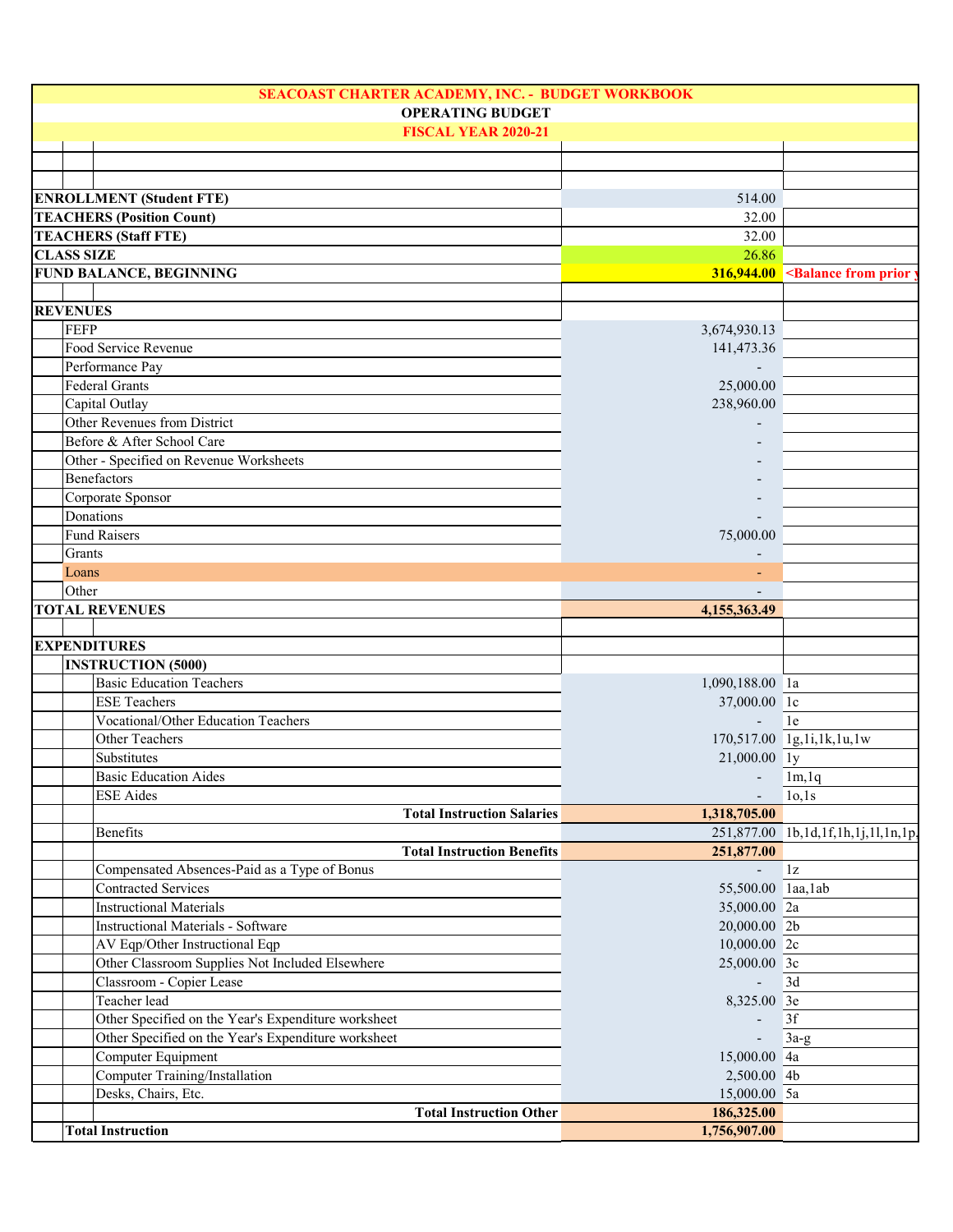| SEACOAST CHARTER ACADEMY, INC. - BUDGET WORKBOOK              |                          |                 |
|---------------------------------------------------------------|--------------------------|-----------------|
| <b>OPERATING BUDGET</b>                                       |                          |                 |
| <b>FISCAL YEAR 2020-21</b>                                    |                          |                 |
|                                                               |                          |                 |
|                                                               |                          |                 |
|                                                               |                          |                 |
| STUDENT, HEALTH, & INSTRUCTIONAL SUPPORT SERVICES (6100)      |                          |                 |
| Coordinators/Counselors                                       | 135,638.00 6a            |                 |
| <b>Total Student Personnel Salaries</b>                       | 135,638.00               |                 |
| Benefits                                                      | 26,815.00 6b             |                 |
| <b>Total Student Personnel Benefits</b>                       | 26,815.00                |                 |
| Compensated Absences-Paid as a Type of Bonus                  |                          | 6c              |
| <b>Contracted Services</b>                                    |                          | 6d              |
| Other                                                         | 2,000.00 6e              |                 |
| <b>Total Student Personnel Other</b>                          | 2,000.00                 |                 |
| <b>Total Student Personnel Services</b>                       | 164,453.00               |                 |
|                                                               |                          |                 |
| <b>INSTRUCTIONAL MEDIA SERVICES (6200)</b>                    |                          |                 |
| Media Specialists                                             | 79,538.00 7a             |                 |
|                                                               |                          |                 |
| Librarians                                                    |                          | 7c              |
| <b>Total Instructional Media Salaries</b>                     | 79,538.00                |                 |
| <b>Benefits</b>                                               | 15,711.00 7b,7d          |                 |
| <b>Total Instructional Media Benefits</b>                     | 15,711.00                |                 |
| Compensated Absences-Paid as a Type of Bonus                  | $\overline{\phantom{a}}$ | 7e              |
| Materials and Supplies                                        |                          | 7f              |
| Computer Equipment                                            | 2,500.00 7g              |                 |
| <b>AV</b> Equipment                                           |                          | 7h              |
| Furniture and Fixtures                                        | 5,000.00 7i              |                 |
| Other                                                         | 500.00                   | 7i              |
| <b>Total Instructional Media Other</b>                        | 8,000.00                 |                 |
| <b>Total Instructional Media Services</b>                     | 103,249.00               |                 |
|                                                               |                          |                 |
| <b>INSTRUCTION AND CIRRICULUM DEVELOPMENT SERVICES (6300)</b> |                          |                 |
|                                                               |                          |                 |
| Curriculum Specialists/Writers                                | 50,000.00 8a             |                 |
| <b>Total Instruction and Curriculum Development Salaries</b>  | 50,000.00                |                 |
| Benefits                                                      | 9,867.00 8b              |                 |
| <b>Total Instruction and Curriculum Development Benefits</b>  | 9,867.00                 |                 |
| Compensated Absences-Paid as a Type of Bonus                  |                          | 8c              |
| Contracted Services                                           |                          | 8d              |
| Materials and Supplies                                        |                          | 8e              |
| Equipment                                                     |                          | 8f              |
| Other                                                         |                          | 8g              |
| <b>Total Instruction and Curriculum Development Other</b>     |                          |                 |
| <b>Total Instruction and Curriculum Development Services</b>  | 59,867.00                |                 |
|                                                               |                          |                 |
| <b>INSTRUCTIONAL STAFF TRAINING SERVICES (6400)</b>           |                          |                 |
| Seminars and Workshops                                        | 16,000.00 9a, 3a, 3b     |                 |
| Other                                                         |                          | 9b              |
|                                                               | 16,000.00                |                 |
| <b>Total Instructional Staff Training Services</b>            |                          |                 |
|                                                               |                          |                 |
| <b>INSTRUCTIONAL-RELATED TECHNOLOGY (6500)</b>                |                          |                 |
| Computer Maintenance                                          |                          | 10a             |
| <b>Technology Support</b>                                     |                          | 10 <sub>b</sub> |
| Other                                                         |                          | 10 <sub>c</sub> |
| <b>Total Instructional-Related Technology Services</b>        |                          |                 |
|                                                               |                          |                 |
| <b>BOARD</b> (7100)                                           |                          |                 |
|                                                               |                          |                 |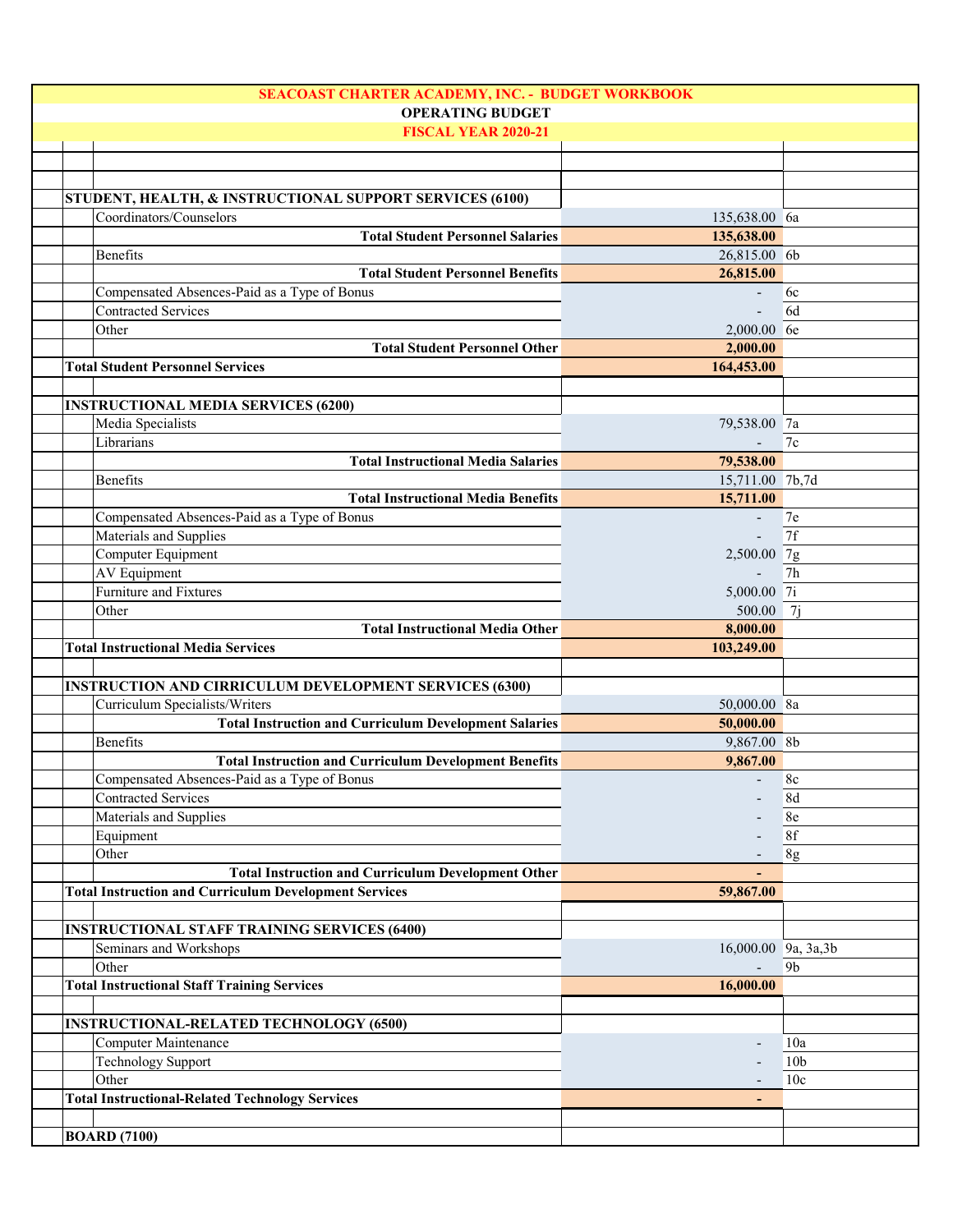| SEACOAST CHARTER ACADEMY, INC. - BUDGET WORKBOOK                |                          |                                  |
|-----------------------------------------------------------------|--------------------------|----------------------------------|
| <b>OPERATING BUDGET</b>                                         |                          |                                  |
| <b>FISCAL YEAR 2020-21</b>                                      |                          |                                  |
|                                                                 |                          |                                  |
| <b>Auditing Services</b>                                        | 22,000.00 11a            |                                  |
| Legal Services                                                  | 15,000.00 11b            |                                  |
| Other                                                           | 415,536.35 11c           |                                  |
| <b>Total Board</b>                                              | 452,536.35               |                                  |
|                                                                 |                          |                                  |
| <b>SCHOOL ADMINISTRATION (7300)</b>                             |                          |                                  |
| Principal                                                       | 97,000.00 12a            |                                  |
| <b>Assistant Principals</b>                                     | 54,000.00 12c            |                                  |
| Administrative Director                                         |                          | 12e                              |
|                                                                 |                          |                                  |
| Registrar                                                       |                          | 12g                              |
| <b>Administrative Assistant</b>                                 | 27,750.00 12i            |                                  |
| Other                                                           |                          | 12k                              |
| <b>Total School Administration Salaries</b>                     | 178,750.00               |                                  |
| Benefits                                                        |                          | 35,248.00 12b,12d,12f,12h,12j,12 |
| <b>Total School Administration Benefits</b>                     | 35,248.00                |                                  |
| Compensated Absences-Paid as a Type of Bonus                    | $\overline{\phantom{a}}$ | 12m                              |
| <b>Contracted Services</b>                                      |                          | 12n                              |
| Dues and Fees                                                   | 20,000.00 12o            |                                  |
| <b>Travel Expense</b>                                           | 3,500.00 12p             |                                  |
| Contingencies                                                   |                          | 12q                              |
| Other Administrative Expenses                                   |                          | 12r                              |
| Office Equipment/Furniture/Furnishings                          | 8,000.00 13a             |                                  |
| Other Office Expenses                                           |                          | 13c                              |
| Telephone/Communications Equipment                              |                          | 14 <sub>b</sub>                  |
| Telephone/Communications Other Expenses                         |                          | 14c                              |
| Mailing and Marketing Postage/Courier Services                  | 2,000.00 15a             |                                  |
| Other Mailing and Marketing                                     | 35,000.00 15c            |                                  |
| Printing and Copying Materials and Supplies                     | 6,000.00 16a             |                                  |
| Printing and Copying Equipment                                  | 16,000.00 16b            |                                  |
| Other Printing and Copying                                      |                          | 16c                              |
| Administrative Fees FEFP/Categorical                            | 89,146.00 17a            |                                  |
| Administrative Fees Federal Grants                              |                          | 17 <sub>b</sub>                  |
| Other Administrative Fees                                       |                          | 17c                              |
| <b>Total School Administration Other</b>                        | 179,646.00               |                                  |
| <b>Total School Administration</b>                              | 393,644.00               |                                  |
|                                                                 |                          |                                  |
| <b>FACILITIES ACQUISITION AND CONSTRUCTION (7400)</b>           |                          |                                  |
| Land/Land improvements                                          |                          | 18a                              |
| Building (Purchase or Lease/Purchase)                           |                          | 18 <sub>b</sub>                  |
|                                                                 |                          |                                  |
| Leasehold Improvements                                          |                          | 18d                              |
| Other -Paid with Capital Funds i.e. rent, insurance, equipment) |                          | 18e                              |
| Other                                                           | 60,000.00 18f            |                                  |
| <b>Total Facilities Acquisition and Construction</b>            | 60,000.00                |                                  |
|                                                                 |                          |                                  |
| <b>FISCAL SERVICES (7500)</b>                                   |                          |                                  |
| Accountant/Bookkeeper/Financial Staff                           | 35,000.00 19a,19c        |                                  |
| <b>Total Fiscal Services Salaries</b>                           | 35,000.00                |                                  |
| Benefits                                                        | 2,700.00 19b,19d         |                                  |
| <b>Total Fiscal Services Benefits</b>                           | 2,700.00                 |                                  |
| Compensated Absences-Paid as a Type of Bonus                    |                          | 19e                              |
| Conferences, Dues, and Fees (Non-instructional Staff)           |                          | 19f, 19g                         |
| <b>Contracted Accounting Services</b>                           |                          | 19h                              |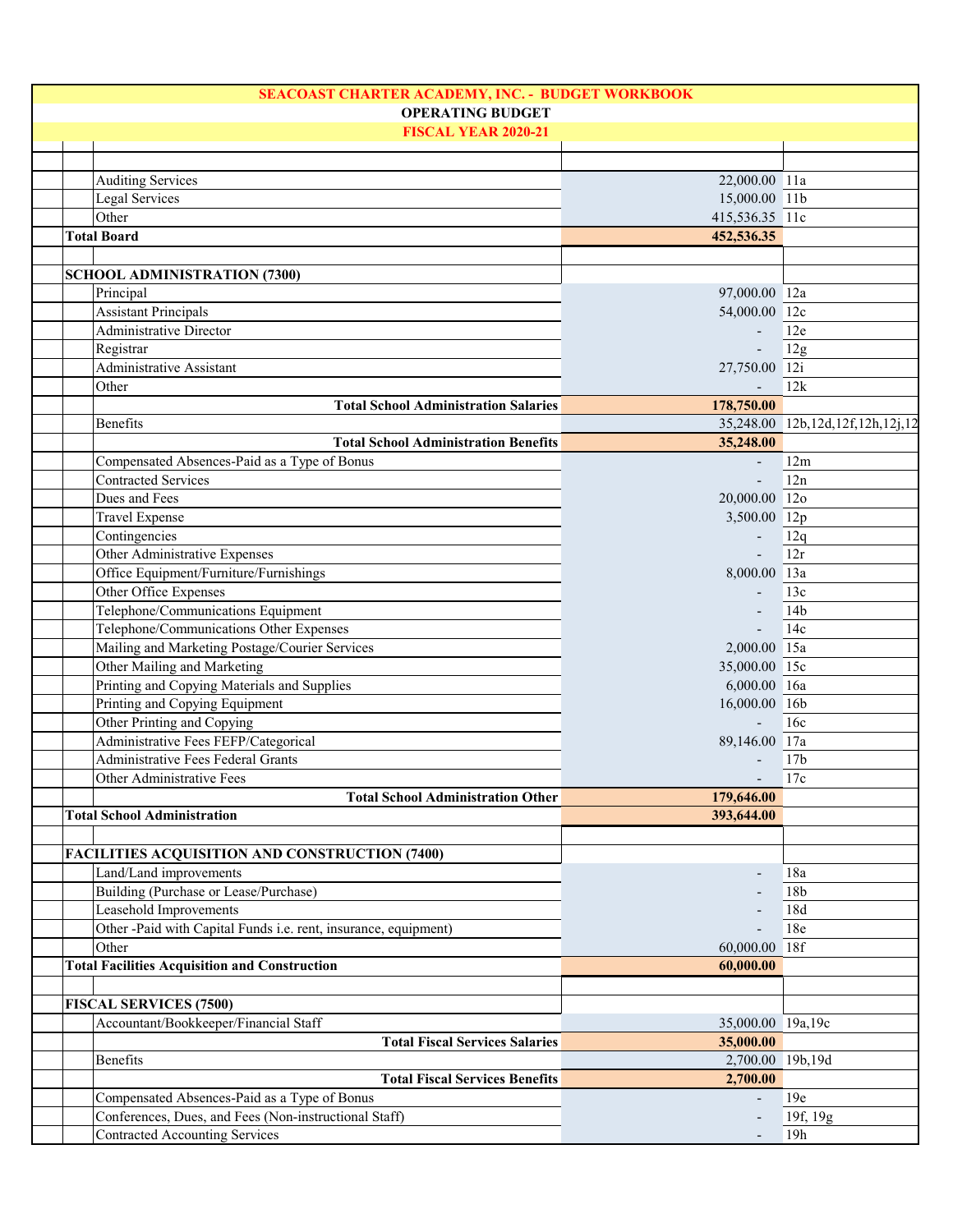|                                              | SEACOAST CHARTER ACADEMY, INC. - BUDGET WORKBOOK |                 |  |
|----------------------------------------------|--------------------------------------------------|-----------------|--|
|                                              | <b>OPERATING BUDGET</b>                          |                 |  |
| <b>FISCAL YEAR 2020-21</b>                   |                                                  |                 |  |
|                                              |                                                  |                 |  |
| <b>Banking Fees</b>                          |                                                  | 19i             |  |
| Other                                        |                                                  | 19j             |  |
| <b>Total Fiscal Services Other</b>           |                                                  |                 |  |
| <b>Total Fiscal Services</b>                 | 37,700.00                                        |                 |  |
|                                              |                                                  |                 |  |
| FOOD SERVICE (7600)                          |                                                  |                 |  |
| Food Servers                                 |                                                  | 20a             |  |
| Cafeteria Workers                            |                                                  | 20c             |  |
|                                              |                                                  |                 |  |
| Food Services Supervisor                     |                                                  | 20e             |  |
| <b>Total Food Service Salaries</b>           |                                                  |                 |  |
| Benefits                                     |                                                  | 20b,20d,20f     |  |
| <b>Total Food Service Benefits</b>           |                                                  |                 |  |
| Compensated Absences-Paid as a Type of Bonus | $\mathbf{r}$                                     | 20g             |  |
| <b>Contracted Services</b>                   | 127,836.88 20h                                   |                 |  |
| Kitchen/Dining Room Furniture/Eqp            | 2,500.00 20i                                     |                 |  |
| Food Purchases                               |                                                  | 20j             |  |
| <b>Bottled Gas</b>                           |                                                  | 20k             |  |
| Kitchen/Dining Room Supplies                 |                                                  | 201             |  |
| Other - WinSnap Equipment and Installation   |                                                  | 20m             |  |
| Other - WinSnap Training                     |                                                  | 20n             |  |
| Other                                        | 21,639.00 20o                                    |                 |  |
| <b>Total Food Service Other</b>              | 151,975.88                                       |                 |  |
| <b>Total Food Service</b>                    | 151,975.88                                       |                 |  |
|                                              |                                                  |                 |  |
| <b>CENTRAL SERVICES (7700)</b>               |                                                  |                 |  |
| Media/Direct Mail                            |                                                  | 15 <sub>b</sub> |  |
| Conferences, Dues, and Fees                  |                                                  | 21a             |  |
| <b>Travel Expenses</b>                       |                                                  | 21 <sub>b</sub> |  |
| Other                                        |                                                  | 21c,21d         |  |
| <b>Total Central Services</b>                |                                                  |                 |  |
|                                              |                                                  |                 |  |
| <b>TRANSPORTATION (7800)</b>                 |                                                  |                 |  |
| <b>Bus Drivers</b>                           |                                                  | 22b             |  |
| <b>Total Transportation Salaries</b>         | $\overline{\phantom{0}}$                         |                 |  |
| Benefits                                     | $\overline{\phantom{a}}$                         | 22c             |  |
| <b>Total Transportation Benefits</b>         |                                                  |                 |  |
| Vehicles                                     | $\overline{\phantom{a}}$                         | 22a             |  |
| Compensated Absences-Paid as a Type of Bonus |                                                  | 22d             |  |
| <b>Contracted Services</b>                   |                                                  | 22e             |  |
| Maintenance and Repairs                      |                                                  | 22f             |  |
| Insurance                                    |                                                  | 22g             |  |
| Gas                                          |                                                  | 22h             |  |
| Other                                        |                                                  | 22i             |  |
| <b>Total Transportation Other</b>            | ٠                                                |                 |  |
| <b>Total Transportation</b>                  | $\overline{\phantom{0}}$                         |                 |  |
|                                              |                                                  |                 |  |
| <b>OPERATION OF PLANT (7900)</b>             |                                                  |                 |  |
| Custodians                                   | 26,000.00 23a                                    |                 |  |
| Benefits                                     | 6,718.00 23b                                     |                 |  |
|                                              | 25,200.00 23c                                    |                 |  |
| Security                                     |                                                  |                 |  |
| Benefits                                     | 6,521.00 23d                                     |                 |  |
| <b>Total Operation of Plant Salaries</b>     | 51,200.00                                        |                 |  |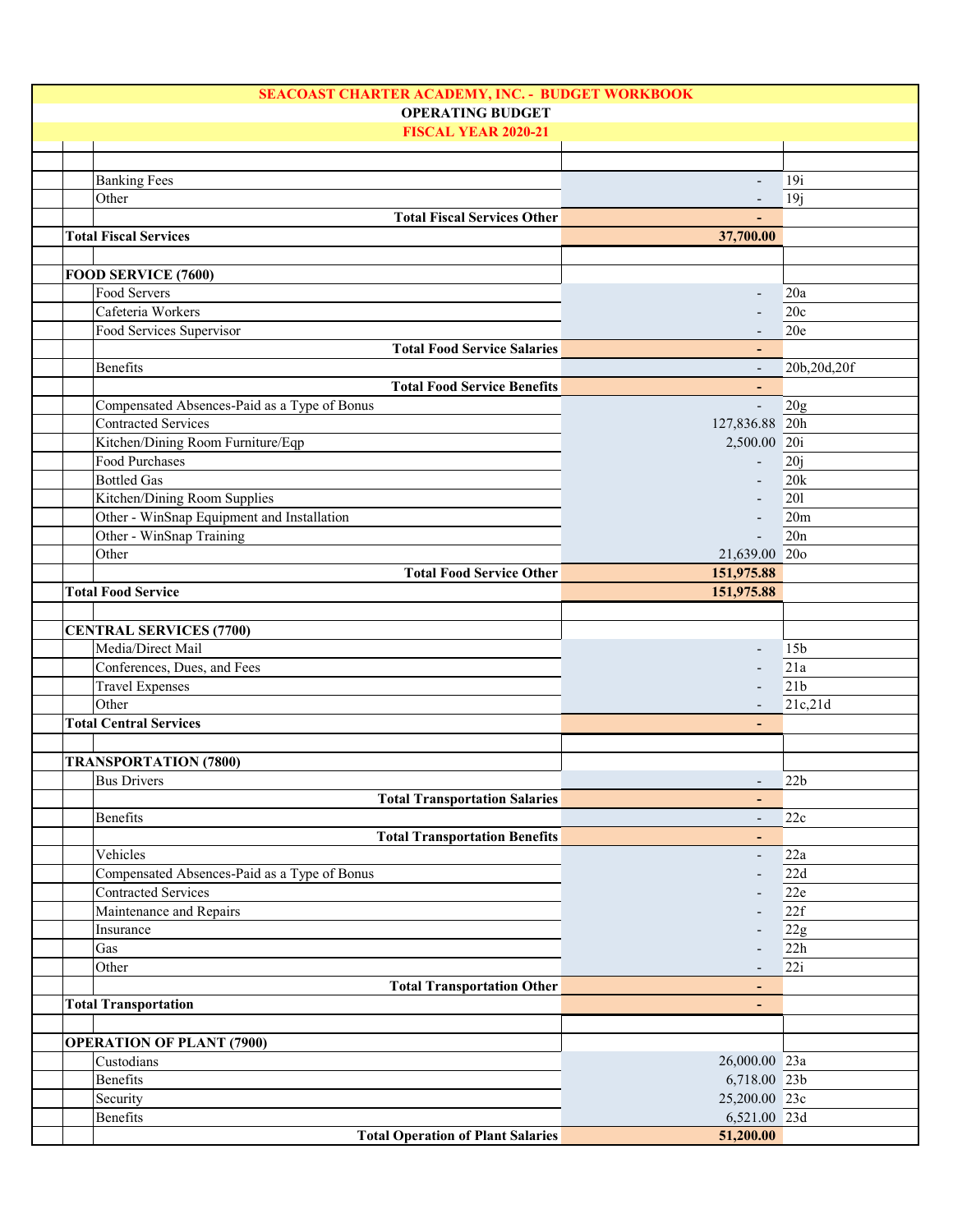| SEACOAST CHARTER ACADEMY, INC. - BUDGET WORKBOOK                  |                          |                           |
|-------------------------------------------------------------------|--------------------------|---------------------------|
| <b>OPERATING BUDGET</b>                                           |                          |                           |
| <b>FISCAL YEAR 2020-21</b>                                        |                          |                           |
|                                                                   |                          |                           |
| <b>Total Operation of Plant Benefits</b>                          | 13,239.00                |                           |
| Compensated Absences-Paid as a Type of Bonus                      | $\overline{a}$           | 23e                       |
| <b>Contracted Services</b>                                        | 40,000.00 23f            |                           |
| <b>Cleaning Supplies</b>                                          | 5,000.00 23g             |                           |
| Custodial Equipment                                               | 2,500.00 23h             |                           |
| <b>Building Rent</b>                                              | 652,000.00 18c           |                           |
| Utilities                                                         |                          | 24a,24b                   |
| Garbage Pickup                                                    | $9,000.00\overline{24c}$ |                           |
| Telephone                                                         | 32,000.00 14a            |                           |
| Insurance                                                         |                          | 26,700.00 25a,25b,25c,25d |
| Other                                                             | $\mathbf{u}$             | 23i,24d                   |
|                                                                   | 767,200.00               |                           |
| <b>Total Operation of Plant Other</b>                             |                          |                           |
| <b>Total Operation of Plant</b>                                   | 831,639.00               |                           |
|                                                                   |                          |                           |
| <b>MAINTENANCE OF PLANT (8100)</b>                                |                          |                           |
| Maintenance Staff                                                 |                          | 26a                       |
| <b>Total Maintenance of Plant Salaries</b>                        |                          |                           |
| Benefits                                                          | $\overline{\phantom{a}}$ | 26 <sub>b</sub>           |
| <b>Total Maintenance of Plant Benefits</b>                        | $\overline{\phantom{a}}$ |                           |
| Compensated Absences-Paid as a Type of Bonus                      | $\blacksquare$           | 26c                       |
| <b>Contracted Services</b>                                        |                          | 26d                       |
| Repairs and Maintenance                                           | 16,500.00 13b            |                           |
| Materials and Supplies                                            | 25,000.00 26e            |                           |
| Equipment                                                         |                          | 26f                       |
| Other                                                             | 80,000.00 26g            |                           |
| <b>Total Maintenance of Plant Other</b>                           | 121,500.00               |                           |
| <b>Total Maintenance of Plant</b>                                 | 121,500.00               |                           |
|                                                                   |                          |                           |
| <b>ADMINISTRATIVE TECHNOLOGY SERVICES (8200)</b>                  |                          |                           |
| <b>Technology Staff</b>                                           |                          | 27a                       |
| <b>Total Technology Salaries</b>                                  |                          |                           |
| Benefits                                                          | $\overline{\phantom{a}}$ | 27 <sub>b</sub>           |
| <b>Total Technology Benefits</b>                                  |                          |                           |
| Compensated Absences-Paid as a Type of Bonus                      | $\overline{\phantom{a}}$ | 27c                       |
| Computer Maintenance                                              |                          | 27d                       |
| Technology Support                                                |                          | 27e                       |
| Other                                                             |                          | 27f                       |
| <b>Total Instructional-Related Technology Services</b>            |                          |                           |
|                                                                   |                          |                           |
|                                                                   |                          |                           |
| <b>COMMUNITY SERVICES (9100) (After &amp; Before School Care)</b> |                          |                           |
| Staff                                                             |                          | 28a                       |
| <b>Benefits</b>                                                   |                          | 28 <sub>b</sub>           |
| Compensated Absences-Paid as a Type of Bonus                      |                          | 28c                       |
| Other                                                             |                          | 28d,e,f                   |
| <b>Total Community Services</b>                                   |                          |                           |
|                                                                   |                          |                           |
|                                                                   |                          |                           |
| <b>DEBT SERVICE (9200)</b>                                        |                          |                           |
| Principle                                                         |                          | 29a                       |
| Interest and Fees                                                 |                          | 29 <sub>b</sub>           |
| <b>Total Debt Service</b>                                         | ٠                        |                           |
|                                                                   |                          |                           |